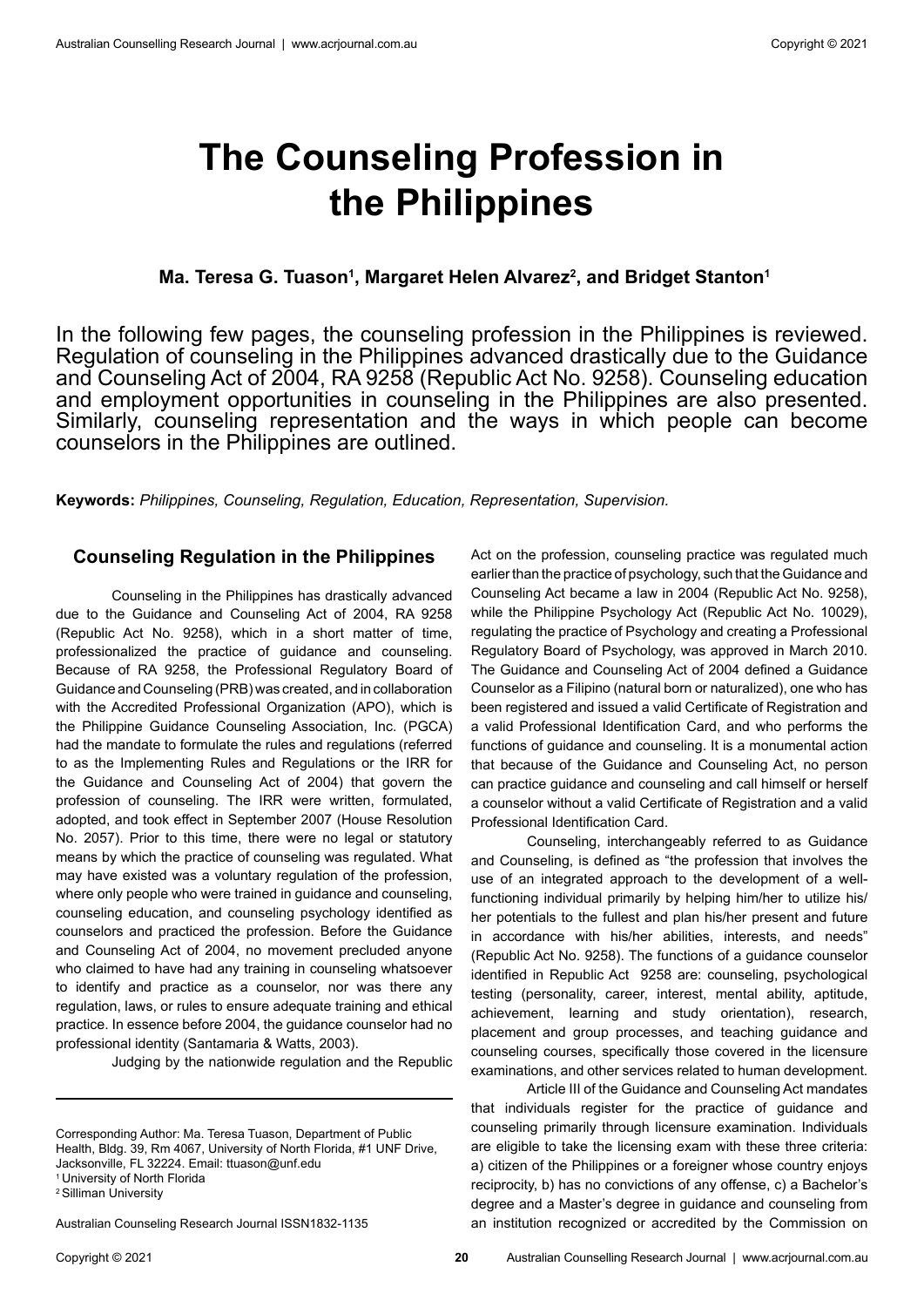Higher Education. Passing the licensure exam means to have a weighted general average of 75% and to have no grade lower than 60% in any of the five subjects: Philosophical, Psychological, and Sociological Foundations of Guidance; Counseling Theories, Tools, and Techniques; Psychological Testing; Organization and Administration of Guidance Services; and Group Process and Program Development. Out of the individuals who took the exam, the licensure examination pass rates have ranged from a low of 41.12% in 2013 to a high of 72.2% in 2009, and an average rate of 59% in the years since 2008 to 2017 (Republic of the Philippines Regulation Commission). According to Valdez (2018), the Philippines has a shortage of registered guidance counselors, that from 2008 to 2017, there are only 3,220 in the entire nation with about half of those (1,528) passing the licensing exam, while the other half (1,692) were grandfathered by March 2009. Individuals could also register for the practice without examination (i.e., be grandfathered) within a 2-year window, by submitting credentials before the Act took effect which included: a) for those who have doctoral and masters degrees, evidence of at least three years teaching and/or counseling practice, b) for those who had passed 18 units of masters level courses in counseling, evidence of at least seven years of counseling practice, and c) for those who had completed academic requirements for a masters degree. evidence of five years of guidance and counseling experience.

### **Counseling Education in the Philippines**

Counseling education in the Philippines can occur at the undergraduate, masters and doctoral levels. Individual programs determine their curriculum and most include applications of counseling theories and models to Philippine society and current issues through research theses and dissertations (e.g., Garabiles, 2010; Nisperos, 1994). The requirement for registering to practice guidance and counseling is a Bachelor's degree in Guidance and Counseling or other related discipline, and a Master's degree in Guidance and Counseling. It is most usually the norm that students who pursue the study of counseling at the graduate level hold a Bachelors degree in Psychology. Some Guidance and Counseling undergraduate programs do exist, but they are not many (e.g., AB in Guidance and Counseling, BSEd in Guidance and Counseling). The Bachelor's degree takes 4 years to complete and the AB/BS Psychology degree includes internship and practicum requirements as mandated by the Commission on Higher Education (CHED). The practicum is in the form of an on-the-job training and have permission to train at government or non government organizations for a mandatory 200 hours.

The Masters degree in Guidance and Counseling that is ultimately required in registering to practice as a counselor, abound in the Philippines. Across all regions of the Philippines, there are a total of 162 Master degree programs varying between Guidance and Counseling, Counseling Education, and Counseling (Commission on Higher Education, 2018). (The Masters degree that does not lead to registration as a counselor, but instead as a psychologist, is the Masters degree in Counseling Psychology. Masters programs in Psychology, which also last two years, is the minimum requirement to take the licensing exam and register as a psychologist, along with having 200 hours of supervised clinical experience or practicum/internship work [Republic Act No. 10029]). As a consensus, Masters in Guidance and Counseling programs in the Philippines take roughly two years to complete averaging 42 credits. Most of the programs require

an undergraduate degree in Psychology B.S/B.A or related field to enter and require a thesis to complete and 200 hours of practicum/internship. Similar to programs in western countries, many job placements after licensure prefer hands-on experience, although a specific number of supervised counseling hours is not a requirement for registration and licensure. Programs, therefore, design the Practicum course as a way to gain some experience in the field prior to entry, to allow some training in counseling, with close supervision of professors (Santamaria & Watts, 2003).

Although the terminal degree to register as a counselor is a Master's degree, the Philippines also has a few (less than 10) doctoral programs (e.g., EdD in Guidance and Counseling; PhD in Guidance and Counseling; PhD in Psychology and Guidance, PhD in Counseling). These programs that focus on counseling, provide advanced studies in technique and innovative intervention practices that respond to trends and relevant issues in counseling, opportunities for research and empirical work in counseling, and advocacy projects to improve Philippine society as a whole. Most doctoral programs consist of 60+ credits and require a dissertation.

Universities in the Philippines are accredited by boards that are authorized by the Commission on Higher Education (CHED). To strengthen and increase the quality of higher education, numerous accrediting agencies for both private (Association of Christian Schools and Colleges Accrediting Agency, Inc. [ACSC-AAI], the Philippine Accrediting Association of Schools, Colleges and Universities [PAASCU], and the Philippine Association of Colleges and Universities Commission on Accreditation [PACUCOA]) and public (the Accrediting Agency of Chartered Colleges and Universities of the Philippines [AACCUP] and the Association of Local Colleges and Universities Commission on Accreditation [ALCUCOA]) institutions exist to certify the levels of accredited programs (Ching, 2012). Although a requirement of registration for the practice of counseling is a Masters degree in Guidance and Counseling from an institution recognized or accredited by CHED, there is no accreditation for the specific counseling program, unlike in the U.S. (e.g., CACREP). To date, there are no accrediting boards specifically upholding the standards of guidance and counseling programs because there are no standardized policies identified by CHED. As of January 2018, regulatory guidelines and standards for graduate programs are said to be in progress by a technical committee led by CHED with identifying curriculum standards for guidance and counseling programs (Valdez, 2018). This development is due to the observation that license examination pass rates have been low. Although according to the National Economic and Development Authority (NEDA) there are 162 institutions nationwide that offer guidance and counseling courses, there are no CHED-mandated policies, standards, and guidelines for guidance and counseling programs and this may have contributed to the low pass rates (Valdez, 2018).

# **Opportunities for Counseling Jobs in the Philippines**

Article II of the Implementing Rules and Regulations for Guidance Counselors (Professional Regulatory Board of Guidance and Counseling, 2007) describes their scope of practice as a) designated or appointed guidance counselors or counseling psychologists in educational institutions, rehabilitation centers, non-governmental organizations, community-based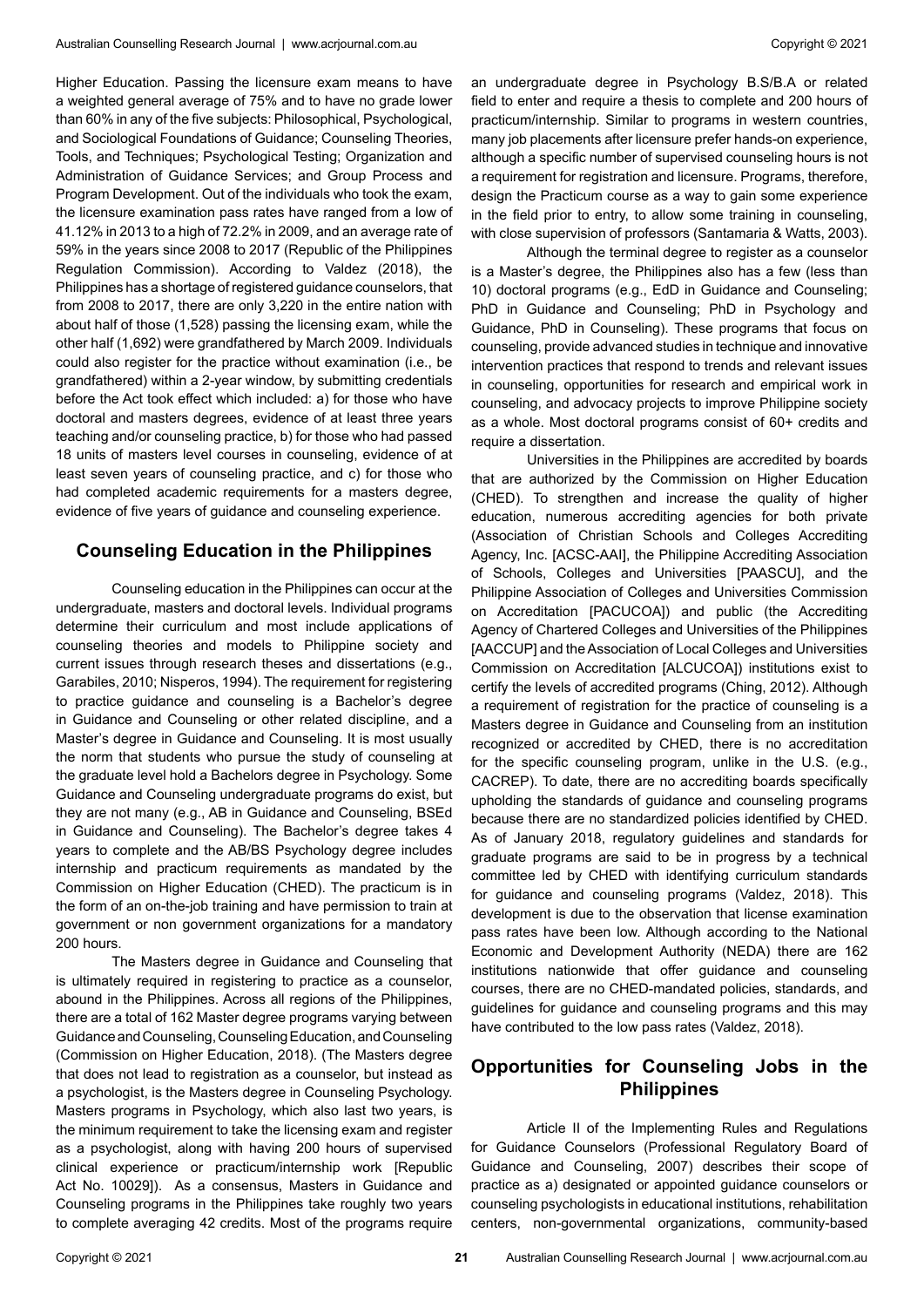agencies, hospital and other workplace, b) faculty members who teach in the counselor education program or who conduct training for guidance counselors, and c) administrators involved in the supervision and management of guidance services or programs at the basic education, tertiary level and non-formal sectors as community, hospital, church, industry and private practice. While the PGCA lobbied for the recognition of licensed guidance counselors in the academe (Professional Regulatory Board of Guidance and Counseling, 2007), it appears that many of them may be working in other contexts, yet still adding to the shortage of guidance counselors. In addition, the PGCA also lobbied with both CHED and the Department of Education to have a guidance counselor in all schools. In particular, in 2006, CHED issued a memorandum CMO No. 21 (Commission of Higher Education, 2006) entitled "Guidelines on Student Affairs and Services Program", indicating the provision of such guidance services as counseling, appraisal, follow-up, and referral—all of which licensed guidance counselors are trained for. This resulted in a need for 10,000 Registered Counselors (RGC's), but such need was not fulfilled. Being that there are only 3,220 RGC's in the entire nation, and a great breadth of job opportunities and contexts that is under Article II of the IRR (Professional Regulatory Board of Guidance and Counseling, 2007) and lobbied by the PGCA, there is a disequilibrium, where RGC's are in low supply, but the demand for them is quite high. On the other hand, another kind of disequilibrium, is also experienced among Registered Psychometricians (RPm's). Coming on the heels of the Guidance and Counseling Act of 2004 has been the Psychology Act of 2009 for the licensing of psychometricians and psychologists. The accredited professional organization, the Psychological Association of the Philippines (PAP) is lobbying for the appointment of these licensed professionals in schools. More specifically, "Psychology Practitioners in Public Service", a Special Interest Group in PAP, was created to help lobby for plantilla positions for RPm's in government (including public schools) and to elevate the status of RPsy's (i.e., higher pay) in public service (Psychological Association of the Philippines). Currently, there are about 15,000 RPm's (with just a little over a thousand registered psychologists) since the enactment of RA 10029 (Psychological Association of the Philippines). Unlike the Implementing Rules and Regulations for Guidance Counselors (Professional Regulatory Board of Guidance and Counseling, 2007), that of Registered Psychologists (RPsy) were identified in terms of job placements and opportunities, but those for RPm's were not. Plans are underway with the PAP (Psychological Association of the Philippines) in lobbying to the Civil Service Commission and to CHED about job opportunities for psychometricians, specifically to work in the academe (Psychological Association of the Philippines). In essence, RPm's could potentially fill the need for RGC's in public schools if an item were granted them to work in public or private schools or in government, however, RPm's being Bachelor's-degree-in-Psychology holders, could not work without supervision from a RPsy (Republic Act No. 10029).

 Another issue that is at play here is that although RGC's are licensed to work in the academe (for testing and guidance and counseling), there is a real limitation that RGC's cannot put up a private practice, nor work in other clinical applications like testifying in court, unless they work in collaboration with a RPsy. Because of all these issues and circumstances and unintentional consequences of regulation, many seek licensure in both fields, as Registered Counselors and Registered Psychologists, so that

they have the flexibility to work where there are opportunities and where their interests lie, such as working in more clinical settings or supervising RPm's in testing and assessment. In the current state, holding a bachelors degree in Psychology, and with 15,000 other RPm's, there are no job opportunities, unless a Master's degree is pursued in either the Counseling or the Psychology route, and sit for both licensing exams and be registered in both fields.

If, however, this state of affairs continues without changes in the IRR for both fields—i.e., the disproportionate low number of guidance counselors versus the high demand and a disproportionate high number of RPm's versus the lack of regulated job opportunities currently allowed, the state of counseling as a profession and its progress may be disrupted. Moving the profession forward may necessitate the respective rules and regulations (Republic Act No. 9258 & Republic Act No. 10029) adjust to the current state of affairs (e.g., workforce available, low passing rates of licensing examinees, regulated Masters degree in counseling holders vs. Bachelors in Psychology degree holders, plantilla positions in public schools).

### **Counseling Representation in the Philippines**

There are two sets of counseling organizations in the Philippines: one that is primarily counseling focused (e.g., PGCA, PACERS, IPCAP) and another where counseling is associated with a spiritual/religious orientation (e.g., PACC, FPCA). The main counseling organization in the Philippines is the Philippine Guidance and Counseling Association (PGCA), which is the Accredited Professional Organization of the Professional Regulation Commission (PRC)—the government agency that regulates the status of professional licensure and status of various professions in the Philippines.

*Philippine Guidance and Counseling Association (PGCA).* The PGCA, formerly known as the Philippine Guidance and Personnel Association (PGPA), is not only the Accredited Professional Organization of the PRC, but it has been the first to be PRC-accredited as a provider for Continuing Professional Education (CPE) (Philippine Guidance and Counseling Association, Inc., 2017). The PGCA is also a member branch of the American Counseling Association (American Counseling Association). The PGCA held its first conference at the University of the Philippines in 1965, where it was conceived by 25 original members. Since this time, the PGCA holds conventions, has expanded its chapters across multiple regions, created international affiliation with the American Personnel and Guidance Association (APGA) and publishes Guidance Journal annually (Philippine Guidance and Counseling Association, Inc., 2017). The PGCA aims to be the "premier Philippine professional organization of counselors with international recognition" (Philippine Guidance and Counseling Association, Inc., 2017). Members of the PGCA are one of three categories: Regular (licensed or non-licensed who are grandfathered in), Associate (who have not yet graduated or have no license yet) and Junior (hold a Bachelor's degree). The PGCA works to develop counselors who are professional and goal driven, and who fiercely advocate for their clients' well-being. The organization actively strives to continually improve the field of counseling in its service to the profession and the Philippine society through research, meetings, and publications (Philippine Guidance and Counseling Association, Inc., 2017).

#### *Philippine Association for Counselor Education,*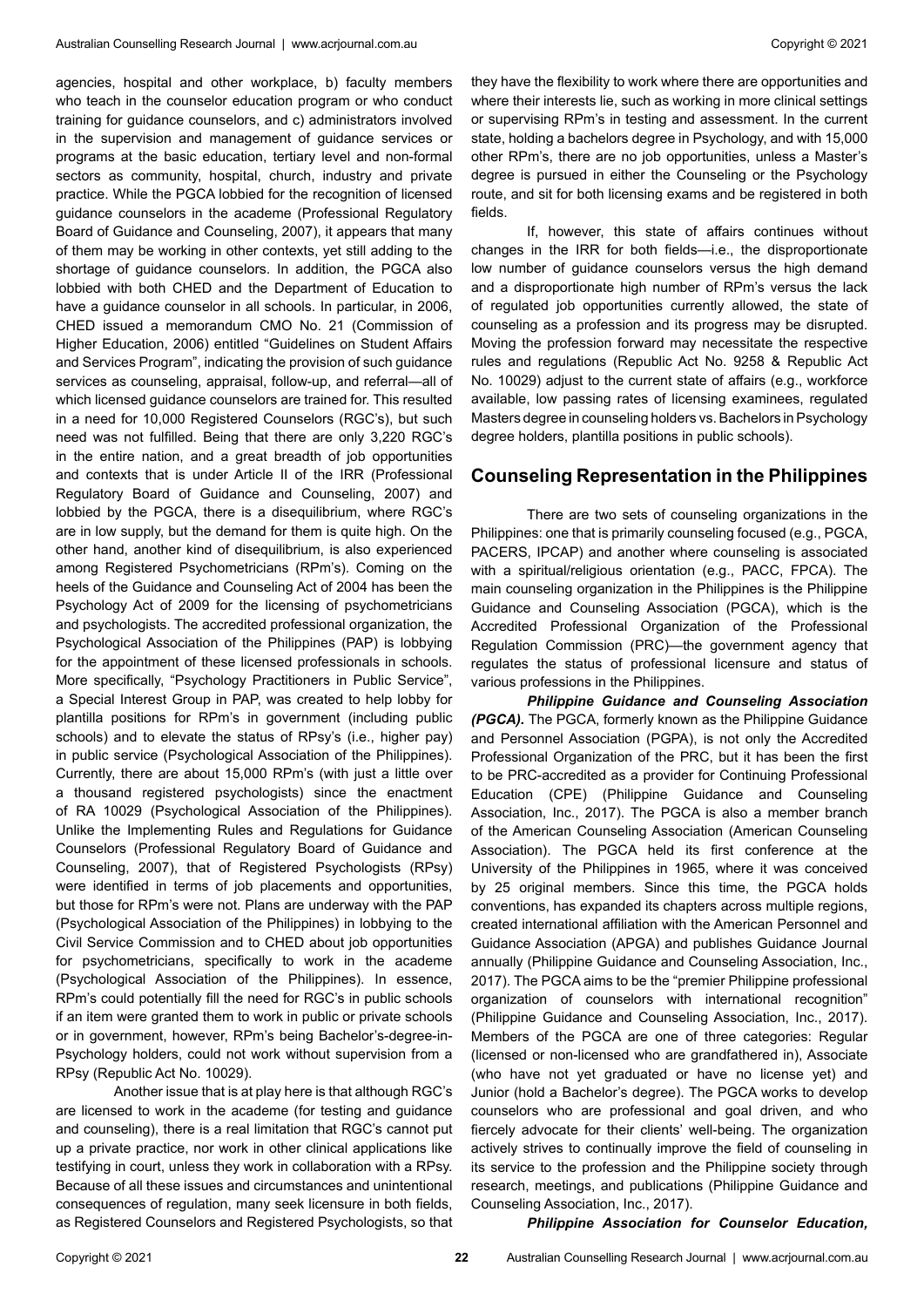*Research, and Supervision (PACERS).* The organization, PACERS, was established on March 6, 1976 as a way to promote the field of counselor education. Through their shared community, PACERS links counselors to researchers with the goal of exchanging expertise. With over 30 years of collaboration, and through supervision, professional training, and research, PACERS aims to take the lead in promoting counselor education (Philippine Association for Counselor Education, Research, and Supervision). Members of PACERS are one of three categories, attesting to its academic stance: Regular/Associate (hold a masters degree in Guidance and Counseling), Affiliate (in the process of completing a master's degree) and Life (sustained involvement as a member of the Board of Directors or a standing committee, nominated by the PACERS Board). PACERS is focused on the development of professionals who will contribute to the field of counseling, who promote discussion and high standards of ethical and professional competence, and work to inspire counselors to contribute to training the next generation of counselors (Philippine Association for Counselor Education, Research, and Supervision).

*Integrated Professional Counselors Association of the Philippines (IPCAP).* The IPCAP was founded in 2006, in response to the Guidance and Counseling Act of 2004, to uphold the regulations outlined here. The IPCAP focuses on the development and professionalism of counselors, to increase networking, provide educational and counseling resources, and to enhance society though the competent practice of counseling. IPCAP is also an accredited provider for Continuing Professional Development (CPD) for Guidance Counselors (Integrated Professional Counselors Association of the Philippines, Inc.).

The following organizations, PACC and FPCAP, demonstrate the inherent value of faith and spirituality in Filipinos' lives (Dy-Liacco, Piedmont, Murray-Swank, Rodgerson, & Sherman, 2009), especially tapping into resources that are instrumental in counseling practice in the Philippines. What has evolved, therefore, is counseling that is rooted in the Philippine context and is therefore unique to the Philippines (Tanalega, 2004).

*Philippine Association of Christian Counselors (PACC).* The PACC was formed in 2000 after several different religious institutions met to create a group of Christian counselors dedicated to helping people reach emotional, relational, psychological, and spiritual wholeness while maintaining the highest standards for ethical practice in counseling. The PACC promotes the core values of authenticity, compassion, and competence. Unlike other professional organizations, the PACC does not require its members to hold specific academic degrees. Instead, prospective members must be active in the helping profession or with a fervent desire to serve through counseling in the future, abide by the PACC's code of ethics, and uphold the mission and vision of the PACC. The PACC has been approved by the Philippine Regulatory Commission Board for Guidance & Counseling as an accredited provider of CPD (Philippine Association of Christian Counselors).

*Family and Pastoral Counseling Association of the Philippines (FPCAP).* The FPCAP was established in 2008 by 21 founding members, an organization of pastoral and family counselors whose service is meant to serve, protect, and strengthen families. With the impetus of RA 9258, the FPCAP's mission is to dedicate itself to the development and welfare of professional practitioners who integrate counseling and spirituality. By combining psychotherapy and spirituality,

counseling members of this organization learn to promote relationship between families, God, and society. Members of FCAP are one of two categories: Regular (hold a masters or doctoral degree in Counseling, Psychology, Family/Pastoral, or Theology and whose work centers around family/pastoral counseling) and Associate (students with at least 18 credits, practitioners, diploma certificate holders, or have been working in the field of family/pastoral counseling). FPCAP values high ethical standards of pastoral counseling, promotes integrity and service-orientation as well as continuous efforts to enrich lives through ministry (Family and Pastoral Counseling Association).

# **Pathways to Becoming a Counselor in the Philippines**

The most common way to become a practicing counselor in the Philippines is to study a Bachelor of Arts or Science in Psychology, Sociology, Theology or other related field, and then a Master's degree in Guidance Counseling, Counseling, Counseling Education, Pastoral Counseling, and so on. To practice as a counselor, after one's Masters degree, the next step is to register and be issued a valid Certificate of Registration and a valid Professional Identification Card, after having passed the licensure examination. A doctoral degree is not required to practice in the counseling profession, but a doctoral degree certainly predisposes someone to be in the leadership position of government or non-government organizations, as well as in academia or in research.

## **Supervision of Counseling in the Philippines**

Counseling supervision is usually provided through group/course supervision provided in the Practicum or Internship courses (usually two classes) in guidance and counseling masters degrees. Students in masters degree programs usually and independently seek sites to practice counseling skills. In these placements, students gain experience in counseling practice, some are provided formal one hour weekly supervision, some receive informal and irregular supervision, and some receive none. Other than group supervision provided in their classes, supervision is not systematic nor regulated, and is dependent on the supervisor or mentor the student works with. There is, however, a lot of mentoring and training happening outside the supervision hour, especially among peers.

# **Concluding Remarks about Counseling in the Philippines**

Much like the diverse cultures inherent in the Philippines, counseling in the Philippines has developed with various names (guidance and counseling, counseling, pastoral/family counseling), but it has unified as a discipline and the practitioner's professional identity as a counselor has strengthened through the Guidance and Counseling Act of 2004. Because of the country's history (i.e., pre-colonial Philippines, Spanish colonization, American occupation, the Marcos regime) (Roces & Roces, 1985) the roots of counseling straddle between indigenous (Enriquez, 1977) and religious/spiritual resources (Bulatao, 1992; Tanalega, 2004) and the societal problems that ensue from experiences of oppression. Competent counselors in the Philippines acknowledge the invaluable influences and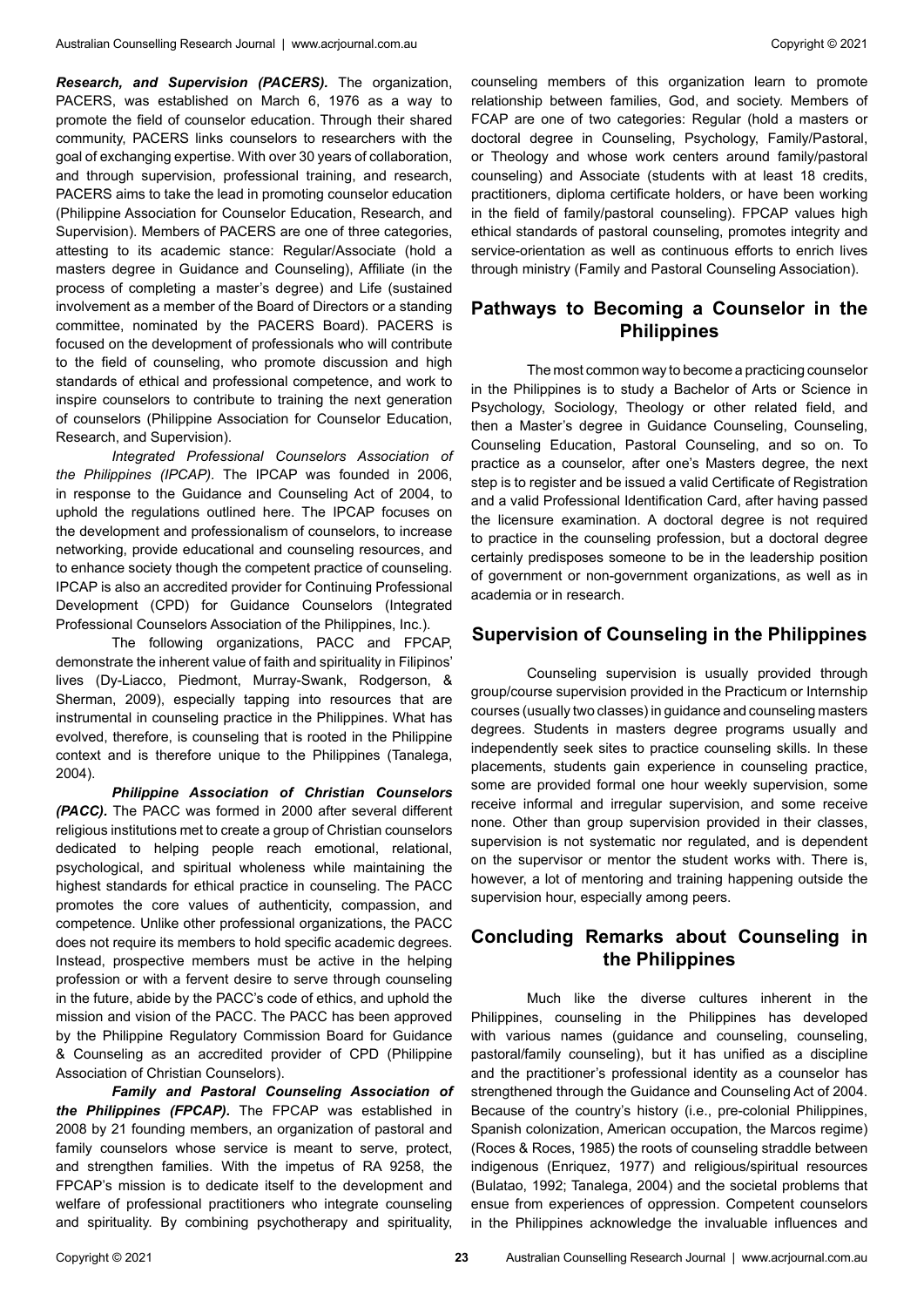resources in counseling that necessarily include the involvement of family, spirituality and/or religiosity, and a powerful sense of hope and resilience (Tuason, Galang-Fernandez, Catipon, Dey, & Carandang, 2012).

The counseling practice in the Philippines needs to deeply respond to the protracted societal issues of widespread poverty, rampant violence and trauma, frequent natural and human-made disasters, the inevitability of overseas working, countless street children and child laborers, prevalent graft and corruption in leadership positions, political unrest and senseless and unresolved deaths, and oppressive economic inequality, to be relevant advocates for well-being, mental health, and social justice (Tuason, 2008). In the Philippines, counseling has evolved into a recognized profession that is fundamental to increasing the wellbeing of individuals and essential to a movement of healing and nation building in society.

#### **Bio**

#### **Ma. Teresa G. Tuason, Ph.D.**

Dr. Tes Tuason, Professor, Clinical Director of the CMHC program and Licensed Psychologist, did her Ph.D. at the University at Albany and her postdoc at the University of Utah. Born and raised in the Philippines, she learned resilience of spirit and using one's personal power for transformative teaching and social justice research.

#### **Margaret Helen Alvarez, Ph.D.**

Dr. Margaret Udarbe-Alvarez, Dean for Graduate Programs at Silliman University, Philippines, did her Masters at the University of the Philippines and her PhD in Clinical Psychology at the Ateneo de Manila University. A licensed psychologist, her practice and research focus have primarily been in family systems and dynamics.

#### **Bridget Rose Stanton, M.S.**

Bridget is a Registered Mental Health Counselor. She completed her Masters of Science in Clinical Mental Health Counseling at the University of North Florida in 2020. Currently working with adolescents, she strives to celebrate her clients individual strengths with wonder and admiration everyday.

## **References**

American Counseling Association. (n.d.). ACA Branches. Retrieved from https://www.counseling.org/about-us/divisionsregions-and-branches/branches

Asian Christian Counselors Association. (2018, July 13). Welcome Introduction. Retrieved from http://asiancca.org/

Bulatao, J. C. (1992). *Phenomena and their interpretation: Landmark essays, 1957-1989.* Loyola Heights, Quezon City: Ateneo de Manila University Press.

Ching, G. S. (2012). Higher education accreditation in the Philippines: A literature review. *International Journal of Research Studies in Management,* 2, 63-74. doi: 10.5861/ijrsm.2012.162

Commission on Higher Education. (2018, January 8). List of Higher Education Institutions. Retrieved from https://ched.gov. ph/list-higher-education-institutions/

Commission of Higher Education. (2006). CHED Memorandum Order (CMO) No. 21, Series of 2006 "Guidelines on Student Affairs and Services Program". Retrieved from https://ched.gov. ph/cmo-21-s-2006/

Council for Accreditation of Counseling & Related Educational Programs (CACREP). (n.d.). Welcome to CACREP. Retrieved from https://www.cacrep.org

Department of Education (2007). DM 424, Series of 2007 "Recognition of Guidance Counselors and Implementation of Career Guidance Programs in Public Secondary Schools".

Dy-Liacco, G. S., Piedmont, R. L., Murray-Swank, N. A., Rodgerson, T. E., & Sherman, M. F. (2009). Spirituality and religiosity as cross-cultural aspects of human experience. *Psychology of Religion and Spirituality,* 1, 35-52. doi:10.1037/ a0014937

Enriquez, V. G. (1977). Filipino psychology in the third world. *Philippine Journal of Psychology,* 10(1), 3-18.

Family and Pastoral Counseling Association. (n.d.). Family and Pastoral Counseling Association, Inc. Retrieved from http://www. fpcap.org/home

Finduniversity.ph. (n.d.). Schools offering Guidance and Counseling courses in the Philippines. Retrieved from http:// www.finduniversity.ph/guidance-and-counseling-schools/ mastersprograms/p=4

Garabiles, M. (2010). Ang bagong ama: Predictors of wellbeing and involvement of Filipino fathers with migrant wives. Unpublished Master's thesis. Ateneo de Manila University. Quezon City, Philippines.

House Resolution No. 2057. A resolution on the Guidance and Counseling Act of 2004. (n.d.). Retrieved from http://congress. gov.ph/legisdocs/basic\_16/HR02057.pdf

Integrated Professional Counselors Association of the Philippines, Inc. (n.d). In Facebook [group]. Retrieved from https://www. facebook.com/pg/ipcap.org.ph/about/?ref=page\_internal

Nisperos, M. K. B. (1994). The world of the scavenger child: A phenomenological in-depth clinical study of scavenger children from Smokey Mountain. Unpublished Master's thesis. Ateneo de Manila University. Quezon City, Philippines.

Philippine Accrediting Association of Schools, Colleges, and Universities. (n.d.). About PAASCU. Retrieved from http:// paascu.org.ph/?page\_id=92

Philippine Association for Counselor Education, Research, and Supervision. (n.d.). History. Retrieved from http://www.geocities. ws/pacersinc/history.html

Philippine Association of Christian Counselors. (n.d.). Retrieved from http://www.philacc.org/

Philippine Guidance and Counseling Association, Inc. (2017). Strengthening people helpers to care. Retrieved from http://www. pgca.com.ph/

Professional Regulatory Board of Guidance and Counseling. (2007). Implementing Rules and Regulations for the Guidance and Counseling Act of 2004 (RA 9258).

Professional Regulatory Board of Psychology. (2012). Implementing Rules and Regulations of Republic Act 10029, known as the "Psychology Act of 2009". Retrieved from https:// prc.gov.ph/sites/default/files/Board%20of%20Psychology%20 -%20Implementing%20Rules%20and%20Regulation\_0.pdf

Psychological Association of the Philippines. (n.d.) Psychological Association of the Phillippines. Retrieved from https://www.pap.